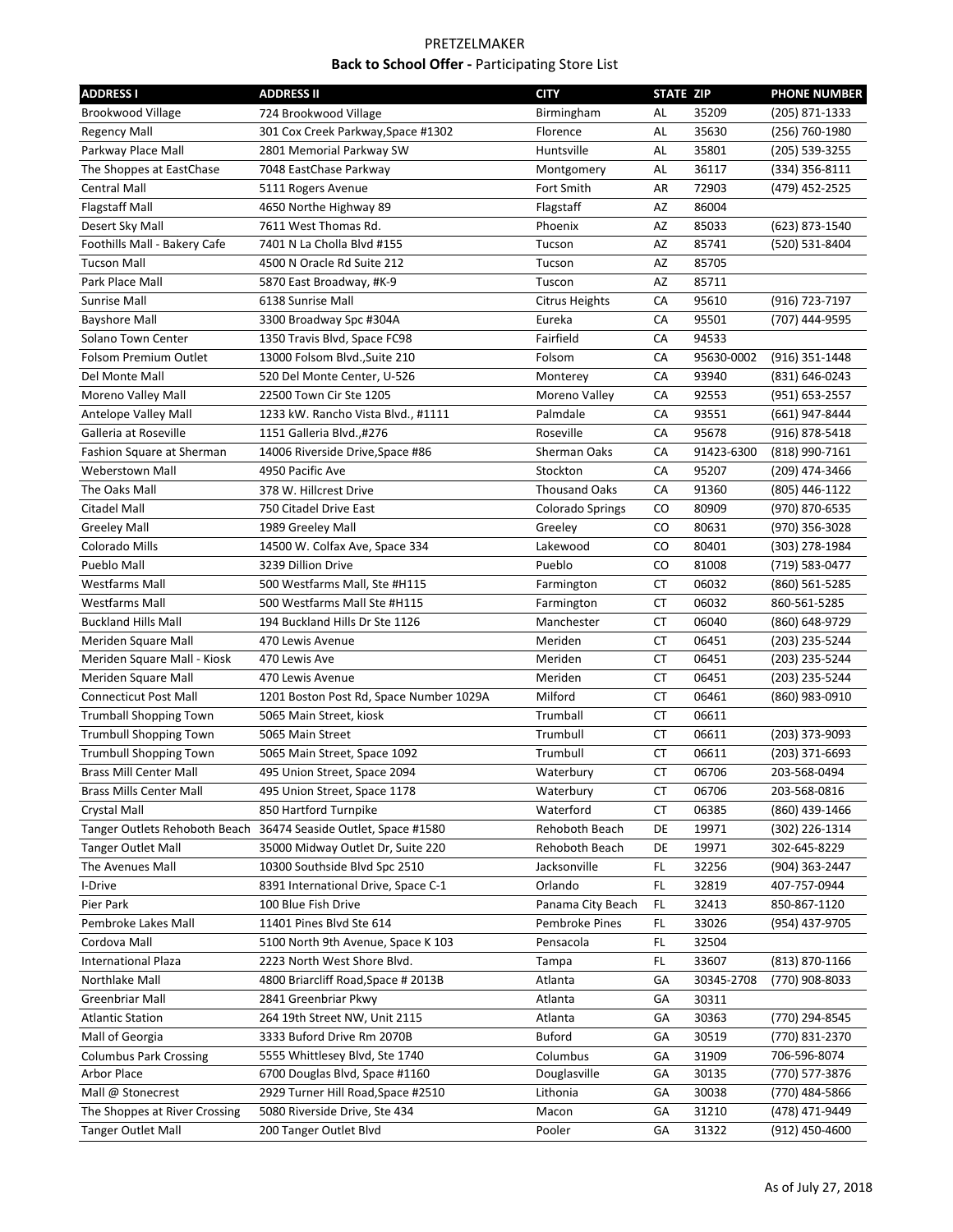| <b>ADDRESS I</b>                                               | <b>ADDRESS II</b>                                    | <b>CITY</b>            | <b>STATE ZIP</b> |                | <b>PHONE NUMBER</b>            |
|----------------------------------------------------------------|------------------------------------------------------|------------------------|------------------|----------------|--------------------------------|
| Ogelthorpe Mall                                                | 7804 Abercorn St #75A                                | Savannah               | GA               | 31406          | (912) 353-7338                 |
| Valdosta Mall                                                  | 1700 Norman Drive                                    | Valdosta               | GA               | 31601          | (229) 293-0093                 |
| Micronesia Mall                                                | 1088 W. Marine Drive #C-218                          | Dededo                 |                  | Guam 96929     | (671) 472-6698                 |
| The Agana Shopping Center                                      | 302 South Route 4, Space 123                         | Hagatna                |                  | Guam 96910     | (671) 472-6698                 |
| Kahala Mall                                                    | 4211 Waialae Ave Spc A6A                             | Honolulu               | HI               | 96816          | (808) 739-1699                 |
| Kaahumanu Center                                               | 275 Kaahumanu Avenue                                 | Kahului                | HI               | 96732          | (808) 877-0500                 |
| <b>Windward Mall</b>                                           | 246-056 Kamehameha Hwy, #285                         | Kaneohe                | HI               | 96744          |                                |
| Lindale Mall                                                   | 4444 1st Ave NE spc 112                              | Cedar Rapids           | IA               | 52402          | (319) 395-9666                 |
| Coral Ridge Mall                                               | 1000 25th Ave, Space #110                            | Coralville             | IA               | 52241          | (319) 625-2000                 |
| Southbridge Mall                                               | 100 S Federal Ave Ste 410                            | <b>Mason City</b>      | ΙA               | 50401          | (641) 423-1998                 |
| Southern Hills Mall                                            | 4400 Sergeant Road, #530                             | Sioux City             | ΙA               | 51106          | (712) 274-0109                 |
| <b>Crossroads Center</b>                                       | 2060 Crossroads Blvd., Suite 124                     | Waterloo               | ΙA               | 50702          | (319) 287-5458                 |
| Pine Ridge Mall                                                | 4155 Yellowstone Highway,#01111                      | Chubbuck               | ID               | 83202          | (208) 637-8015                 |
| <b>Grand Teton</b>                                             | 2300 East 17th Street, Space #1194                   | <b>Idaho Falls</b>     | ID               | 83404          | (208) 528-0208                 |
| Palouse Empire Mall                                            | West 1850 Pullman Road                               | Moscow                 | ID               | 83843          | (012) 345-6789                 |
| Magic Valley Mall                                              | 1485 Pole Line Road,#258                             | <b>Twin Falls</b>      | ID               | 83301          | (208) 735-8199                 |
| <b>Eastland Mall</b>                                           | 1615 E Empire St                                     | Bloomington            | IL.              | 61701          | (309) 662-5232                 |
| Manhattan Town Center                                          | 100 Manhattan Town Ctr Spc 420                       | Manhattan              | КS               | 66502          | (785) 587-7368                 |
| Central Mall                                                   | 2259 South 9th Street, Spc 144                       | Salina                 | κs               | 67401          | (785) 827-3933                 |
| <b>Ashland Town Center</b>                                     | 500 Winchester Ave., #112                            | Ashland                | КY               | 41101          | (606) 327-0005                 |
| <b>Hammond Square Mall</b>                                     | 2000 SW Railroad Avenue, Suite 750                   | Hammond                | LA               | 70403          | 985-340-5055                   |
| <b>Burlington Mall</b>                                         | 1 Burlington Mall Road, Space #1075                  | Burlington             | МA               | 01803          | (781) 272-8601                 |
| Cambridgeside Galleria                                         | 100 Cambridgeside Pl                                 | Cambridge              | МA               | 02141          | $(617)$ 225-2355               |
| Northshore Mall                                                | 210 Andover St Ste #W192                             | Peabody                | МA               | 01960          | (978) 977-9000                 |
| Square One                                                     | 265 Square One Mall Rt 1 South                       | Saugus                 | МA               | 01906          | (781) 233-0699                 |
| Assembly Row                                                   | 421 Artisan Way                                      | Somerville             | МA               | 02145          |                                |
| <b>Fairlane Town Center</b>                                    | 18900 Michigan Avenue                                | Dearborn               | MI               | 48126          | (313) 336-4097                 |
| Westwood Mall                                                  | 1768 W. Michigan Avenue                              | Jackson                | MI               | 49202          |                                |
| Jackson Crossing                                               | 1189 Jackson Crossing                                | Jackson                | MI               | 49202          | (517) 787-8003                 |
| Mall of Monroe                                                 | 2121 N Monroe St                                     | Monroe                 | MI               | 48162          | (734) 243-5852                 |
| Viking Plaza Mall                                              | 3015 Hwy 29 S., Unit 146                             | Alexandria             | ΜN               | 56308          | 641-494-7692                   |
| <b>Burnsville Mall</b>                                         | 2045 Burnsville Ctr                                  | <b>Burnsville</b>      | MN               | 55306          | (952) 892-5577                 |
| Miller Hill Mall                                               | 1600 Miller Trunk Highway                            | Duluth                 | MN               | 55811          | 218-727-1408                   |
| Southdale Center                                               | 10 Southdale Center, Space 5103                      | Edina                  | MN               | 55435          | (952) 929-1984                 |
| Apache Mall                                                    | 1201 12th Street                                     | Rochester              | ΜN               | 55902          | 507-258-5858                   |
| <b>Crossroads Mall</b>                                         | 4101 W Division St                                   | St. Cloud              | MN               | 56301          | (320) 252-7606                 |
| Maplewood Mall                                                 | 1054 Maplewood Mall, 3001 White Bear Avenue          | St. Paul               | ΜN               | 55109          | (651) 748-1618                 |
| Chesterfield Mall                                              | 291 Chesterfield Center                              | Chesterfield           | MO               | 63017          | 636-536-9780                   |
| Capital Mall                                                   | 3600 Country Club Drive                              | Jefferson City         | МO               | 65109          |                                |
| Zona Rosa Mall                                                 | 7261 NW 86th Avenue                                  |                        |                  | 64153          | (573) 636-4475<br>816-600-1970 |
|                                                                |                                                      | Kansas City            | МO               |                |                                |
| Mid Rivers Mall 2 - Downstairs<br>Mid Rivers Mall 1 - Upstairs | 170 & Mid Rivers Mall Dr<br>170 & Mid Rivers Mall Dr | St Peters<br>St Peters | МO<br>МO         | 63376<br>63376 | (636) 278-5088                 |
| <b>Outlets of Mississippi</b>                                  | 200 Bass Pro Shop Dr, Space 275                      |                        |                  |                | (636) 274-1098                 |
| Kalispell Center Mall                                          | 20 North Main Street, Space A-15                     | Pearl                  | ΜS<br>МT         | 39208<br>59901 | 769-230-4745<br>(406) 752-7523 |
| <b>Concord Mills</b>                                           | 8111 Concord Mills Blvd, Space #502                  | Kalispell<br>Concord   | ΝC               | 28027          | (704) 979-6600                 |
| Carolina Mall                                                  | 1480 Concord Pkwy Ste 65 & 66                        |                        |                  | 28025          | (704) 795-3544                 |
|                                                                | 4325 Glenwood Ave                                    | Concord                | ΝC               | 27612          |                                |
| Crabtree Valley Mall                                           |                                                      | Raleigh                | ΝC               |                | (919) 783-5702                 |
| Prairie Hills Mall                                             | 1681 3rd Avenue                                      | Dickinson              | ND               | 58601          | (701) 277-3455                 |
| West Acres Shopping Center                                     | 3902 13th Ave S., Space #513                         | Fargo                  | ND               | 58103          | (701) 282-3366                 |
| Columbia Mall                                                  | 2800 Columbia Rd                                     | <b>Grand Forks</b>     | ND               | 58201          | 701-765-9336                   |
| Conestoga Mall                                                 | 3404 West 13th Street, Space PK50                    | Grand Island           | NE               | 68803          | (308) 382-6187                 |
| The Hilltop Mall                                               | 5011 Second Avenue                                   | Kearney                | NE               | 68847          | (308) 237-2926                 |
| Sunset Plaza                                                   | 17 Market Lane, Space #51A                           | Norfolk                | NE               | 68701          | (402) 379-0361                 |
| Rockingham Park                                                | 99 Rockingham Blvd                                   | Salem                  | NΗ               | 03079          | (603) 890-1056                 |
| McCarran International Airport                                 | South Gate, 5757 Wayne Newton Drive                  | Las Vegas              | ΝV               | 89119          | 702-261-3663                   |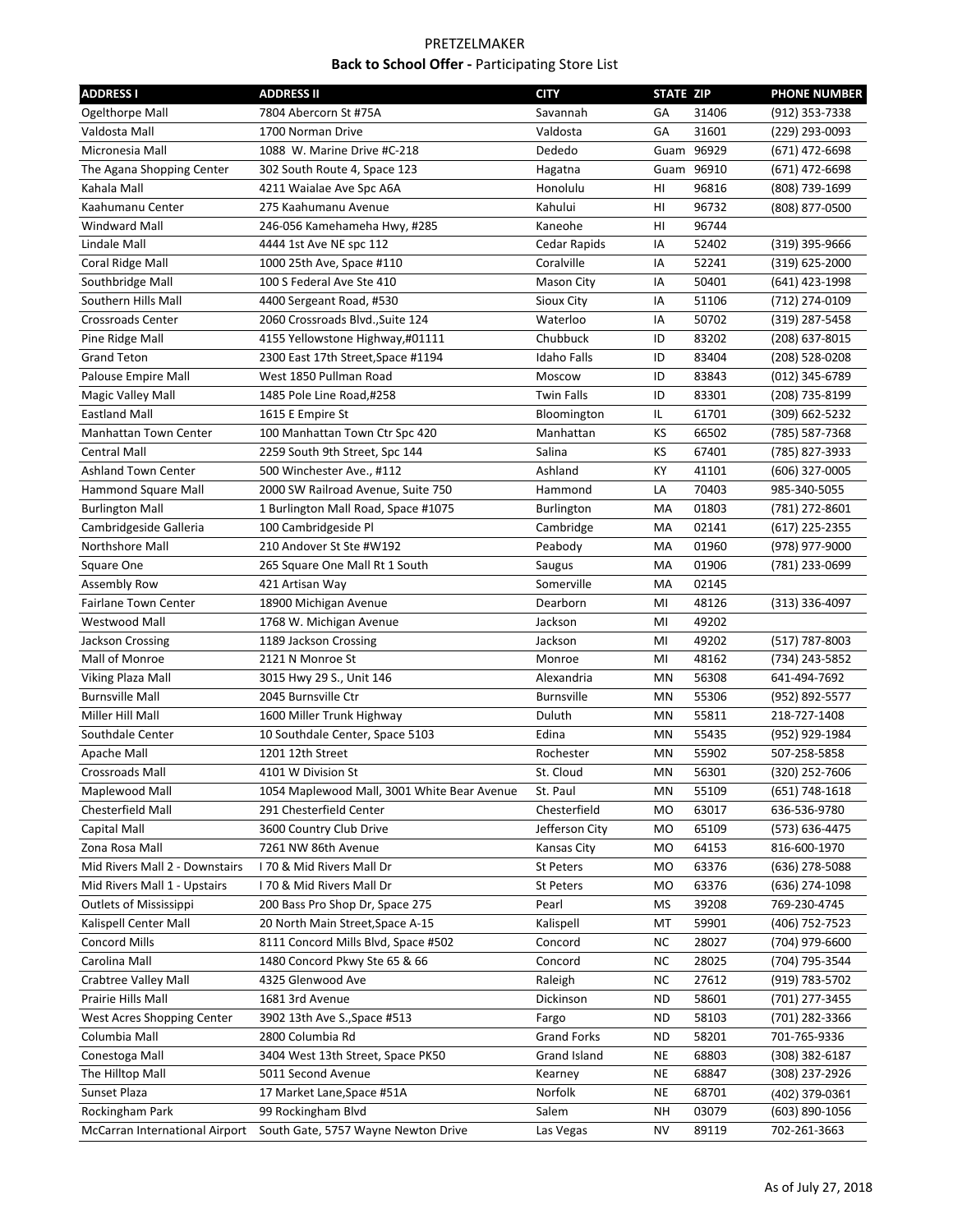| <b>ADDRESS I</b>                                               | <b>ADDRESS II</b>                                         | <b>CITY</b>             | <b>STATE ZIP</b> |            | <b>PHONE NUMBER</b> |
|----------------------------------------------------------------|-----------------------------------------------------------|-------------------------|------------------|------------|---------------------|
| The Boulevard Mall                                             | 3680 S. Maryland Pkwy, #121                               | Las Vegas               | NV               | 89109      | (702) 453-9600      |
| <b>Crossgates Mall</b>                                         | 1 Crossgates Mall Road                                    | Albany                  | NΥ               | 12203-5385 | (518) 464-1240      |
| Mall at Bay Plaza                                              | 200 Baychester Ave, Floor Main Entrance                   | Bronx                   | NΥ               | 10475      | 718-379-0313        |
| Queens Place Mall                                              | 8801 Queens Blvd                                          | Elmhurst                | NΥ               | 11373      | 718-699-0780        |
| <b>Greece Ridge Mall</b>                                       | 398 Greece Ridge Center, Space #J-1                       | Greece Ridge            | NΥ               | 14626      | (585) 227-0330      |
| Galleria Mall- Galleria 1                                      | 1 North Galleria Dr.                                      | Middletown              | NΥ               | 10941      | (845)-692-5983      |
| Galleria at Crystal Run                                        | 1 North Galleria Dr., Space 207                           | Middletown              | NΥ               | 10941      | (845) 692-5983      |
| Newburgh Mall                                                  | 1401 Route 300                                            | Newburgh                | NΥ               | 12550-2990 | (914) 805-3189      |
| Marketplace Mall                                               | 220 Miracle Mile Drive                                    | Rochester               | NΥ               | 14623      | 585-424-4841        |
| Green Acres Mall                                               | 1105 Green Acres Mall                                     | <b>Valley Stream</b>    | ΝY               | 11581      | 516-766-0130        |
| <b>Eastview Mall</b>                                           | 7979 Pittsford-Victor Road, Space #G-3                    | Victor                  | NΥ               | 14564      | (585) 223-6400      |
| Waterloo Premium Outlet Mall                                   | 655 State Route 318 Unit #A025B                           | Waterloo                | NΥ               | 13165      | (315) 539-1100      |
| <b>Richland Mall</b>                                           | 2208 Richland Mall                                        | Mansfield               | OН               | 44906      | (419) 529-8211      |
| Shops at Fallen Timbers                                        | 3100 Main Street #750                                     | Maumee                  | OН               | 43537      | 734-457-2155        |
| Miami Valley Mall                                              | 987 E Ash St Spc 103                                      | Piqua                   | ОН               | 45356-4134 | (937) 778-9292      |
| <b>Upper Valley Mall</b>                                       | 1475 Upper Valley Pike                                    | Springfield             | ОН               | 45505      | (937) 325-5883      |
| Fort Steuben Mall                                              | 100 Mall Drive                                            | Steubenville            | OН               | 43952      | (740) 264-7883      |
| <b>Washington Park Mall</b>                                    | 2350 SE Washington Mall, Space 405                        | <b>Bartlesville</b>     | ОΚ               | 74006      | (918) 331-0296      |
| Central Mall                                                   | 200 SW C Ave #127                                         | Lawton                  | ОК               | 73501      | (580) 353-7808      |
| Haywood Mall                                                   | 700 Haywood Dr.                                           | Greenville              | SC               | 29607      | 704-795-3544        |
| <b>Coastal Grand Mall</b>                                      | 2000 Coastal Grand Cir Spc 240                            | Myrtle Beach            | SC               | 29577      | (843) 839-2888      |
| Tanger Outlet Center Charleston 4840 Tanger Outlet Blvd, #1098 |                                                           | North Charleston        | SC               | 29418      |                     |
| <b>Sumter Mall</b>                                             | 1057 Broad Street # 55                                    | Sumter                  | SC               | 29150      |                     |
| <b>Watertown Mall</b>                                          | 1300 9th Ave, SE Space 99                                 | Watertown               | SD               | 57201      | (605) 878-2088      |
| The Avenue Carriage Crossing                                   | 4670 Merchant Park Circle, Suite 620                      | Collierville            | ΤN               | 38017      | (901) 850-1038      |
| Old Hickory Mall                                               | 2021 N. Highland, Sp A4                                   | Jackson                 | TN               | 38305      |                     |
| <b>Foothills Mall</b>                                          | 167 Foothills Mall                                        | Maryville               | ΤN               | 37801      | 865-983-2447        |
| Oak Court Mall                                                 | 4465 Poplar Ave, Space 1200                               | Memphis                 | ΤN               | 38117      |                     |
| Mall of Abilene                                                | 4310 Buffalo Gap                                          | Abilene                 | ТX               | 79606      | (325) 232-7808      |
| <b>Barton Creek Mall</b>                                       | 2901 S. Capitol of Texas Highway                          | Austin                  | ТX               | 78746      | 512-329-6478        |
| Parkdale Mall                                                  | 6155 East Tex Freeway, Space #G732                        | Beaumont                | ТX               | 77706      | (409) 899-3226      |
| La Palmera Mall                                                | 5488 South padre Island Drive, Space 1256                 | Corpus Christi          | ТX               | 78411      | 361-991-5200        |
| <b>Houston Premium Outlets</b>                                 | 29300 Hempstead Rd #840                                   | Cypress                 | ТX               | 77010      | (281) 373-0767      |
| <b>Sunland Park Mall</b>                                       | 750 Sunland Park Drive Spc BQ7                            | El Paso                 | ТX               | 79912      | (915) 833-6416      |
| Cielo Vista Mall                                               | 8401 Gateway Boulevard West I10 & Hawkins Blvd            | El Paso                 | ТX               | 79925      | (915) 778-3477      |
| <b>Bassett Center</b>                                          | 6101 Gateway West Drive,#D-7                              | El Paso                 | ТX               | 79925      | (915) 771-6808      |
| Memorial City Mall II                                          | 303 Memorial City Way Spc 844                             | Houston                 | ТX               | 77024      | (832) 358-2447      |
| The Shops at Houston Center                                    | 1200 McKinney St Spc 369                                  | Houston                 | ТX               | 77010      | (713) 650-0505      |
| Willowbrook Mall I                                             | 1280 Willowbrook Mall                                     | Houston                 | ТX               | 77070      | 281-890-2774        |
| Willowbrook Mall I                                             | 1630 Willowbrook Mall                                     | Houston                 | ТX               | 77070      | 281-890-6759        |
| Deerbrook Mall                                                 | 20131 Highway 59                                          | Humble                  | ТX               | 77338      | 281-446-9009        |
| <b>Brazos Mall</b>                                             | 100 Highway 332 W., Space 1508                            | Lake Jackson            | ТX               | 77566      | 281-351-5252        |
| South Plains Mall                                              | 6002 Slide Rd #M40                                        | Lubbock                 | ТX               | 79414      | (806) 785-1400      |
| Music City Mall                                                | 4101 E 42nd St #L 30                                      | Odessa                  | ТX               | 79762      | (432) 363-8252      |
| Pasadena Town Square                                           | #273 Town Square Mall                                     | Pasadena                | ТX               | 77506      | (713) 475-1133      |
| <b>Pearland Mall</b>                                           |                                                           |                         |                  | 77584      | 281-351-5252        |
|                                                                | 11200 Broadway, Space 1375<br>3100 Highway 365, Space 158 | Pearland<br>Port Arthur | ТX               | 77640      |                     |
| Central Mall                                                   |                                                           |                         | ТX               |            | (409) 724-0040      |
| Sunset Mall                                                    | 4001 Sunset Drive                                         | San Angelo              | TX               | 76904      | (325) 223-1111      |
| <b>Rolling Oaks Mall</b>                                       | 6909 North Loop-1604 East #K4                             | San Antonio             | TX               | 78247      | (210) 651-5576      |
| Northstar Mall                                                 | 7400 San Pedro Ave, Space #1580                           | San Antonio             | TX               | 78216      | (210) 541-9552      |
| South Park Mall                                                | 2310 SW Military Dr Ste 110                               | San Antonio             | ТX               | 78224      | (210) 924-7258      |
| Ingrahm Park Mall                                              | 6301 NW Loop 410 Spc #P7                                  | San Antonio             | TX               | 78238      | (210) 647-7910      |
| <b>Rivercenter Mall</b>                                        | 849 E commerce Street, Suite 117                          | San Antonio             | ТX               | 78205      |                     |
| <b>Tanger Outlet Mall</b>                                      | 4015 I35 South                                            | San Marcos              | ТX               | 78666      | (512) 392-6989      |
| <b>Woodlands Mall</b>                                          | 1201 Lake Woodlands Dr, Spc 1074                          | The Woodlands           | TX               | 77380-5001 | (281) 362-1452      |